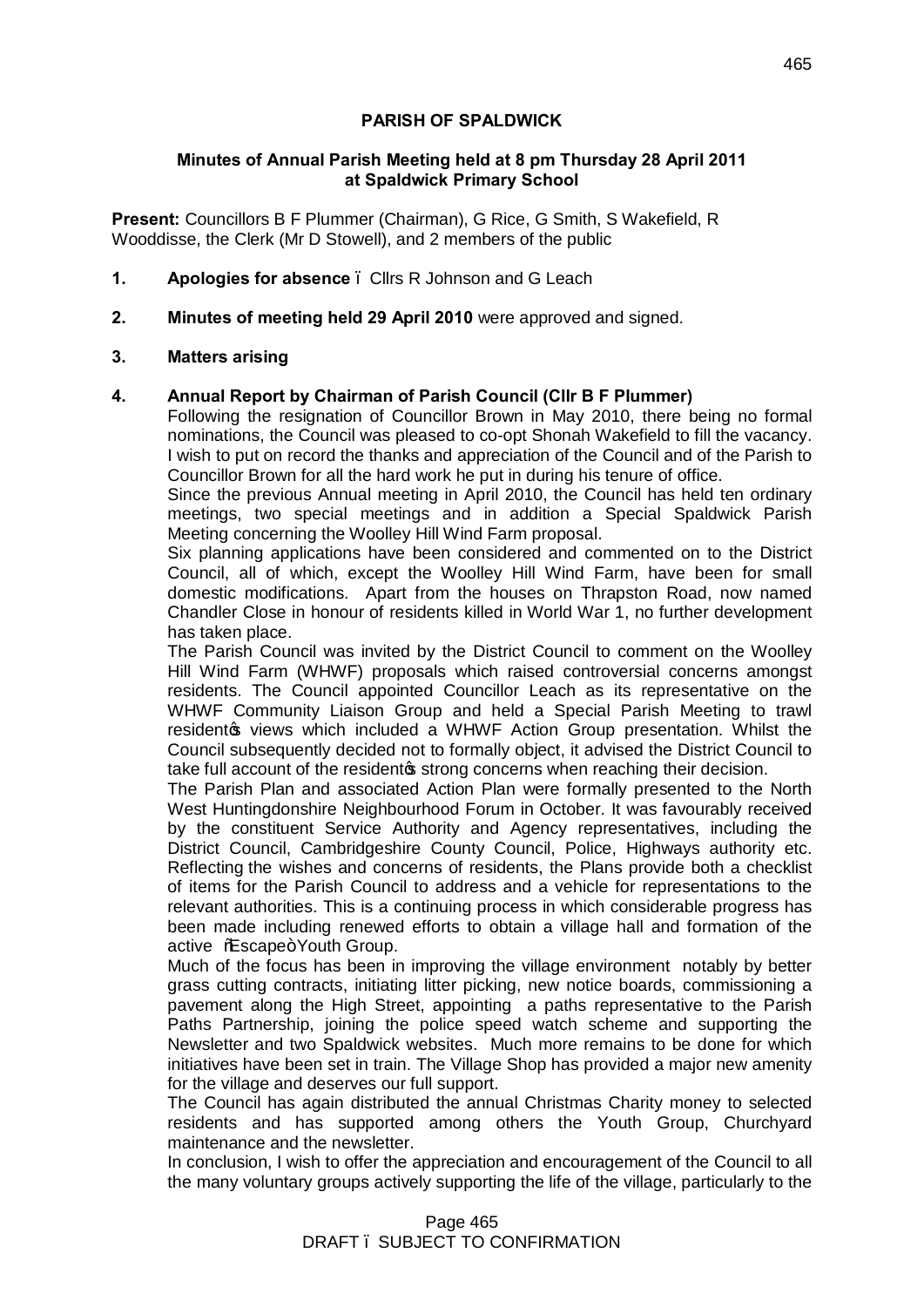Youth Group, the Village Hall Committee, the Social Group and Village Fete Committee.

Finally my thanks to all the members of the Parish Council for their support and hard work and to our Clerk, David Stowell, who has worked unstintingly and often beyond the call of duty to keep us on track.

# **5. Parish Council Financial Report for year ended 31 March 2011**

The Clerk presented the accounts for the year 2010/2011, summarised as follows:-

|                                                                       | Parish Council Fund | <b>Charity Fund</b> |
|-----------------------------------------------------------------------|---------------------|---------------------|
| Balance brought forward at 1/4/10                                     | £54230.42           | £120.00             |
| Receipts                                                              | £11022.25           | £120.00             |
| Payments                                                              | £7354.26            | £120.00             |
| Balance carried forward at 31/3/11                                    | £57898.41           | £120.00             |
| The Parish Council balance at 31 March 2011 is allocated as follows:- |                     |                     |
| Village Hall & Playing Field project                                  | £28000.00           |                     |
| Ferriman Road Grounds Maintenance Fund<br>£18916.37                   |                     |                     |
| Parish Plan Grant                                                     | 176.36              |                     |
| <b>General Reserve</b>                                                | £10805.68           |                     |

### **6. Reports from other village organisations Village Hall (Eddie Roughsedge)**

Committee formed Dec 2009

Committee membership changed significantly since then.

Multiple site possibilities within village initially down selected to one (open space to the east of Playtimes).

- Funds will just about cover viable hall size.
- -- Other sites would require funds for grounds purchase or would invoke costs to drain, consolidate or provide access.

Robinson and Hall (property management) proposed the transfer of Bury Field to the Parish Council for its support to a 3 dwelling build on the field.

Survey of Village, in Oct 2010, confirmed support for a Village Hall:

- 92% support for the concept of a hall.
- 75% support for either site.

Possibilities for both sites discussed with Huntingdonshire District Council on 20 April.

- -- Neither site ruled out.
- -- Awaiting letter from District Council to outline thoughts.
- -- In parallel, maintaining correspondence with Robinson and Hall.

### **Spaldwick Youth Group (Mark Sturdy was unable to be present until the meeting ended and submitted this report by e-mail later)**

The Spaldwick Youth Group was formed early in 2010 to respond to the demand for improved facilities for secondary school aged children in the village, as identified by the Parish Plan report.

Following review of the report findings, and consultation with youth in the village, the committee commenced with regular meetings and **tested the watergwith a handful of** events. A youth committee was formed, and a new name for the group chosen by children at the Spaldwick village fete – Escape Youth Group. As a result it was identified that a regular youth club should be established, and other one off events (Connections bus visits) were arranged which were funded by the Parish Council and the Spaldwick Social Group.

In November 2010, the youth group received a grant of £2,500 from Young Lives towards activities and events. This grant has been used to secure a fortnightly youth club throughout 2011 and into 2012. Numbers of children attending has grown from